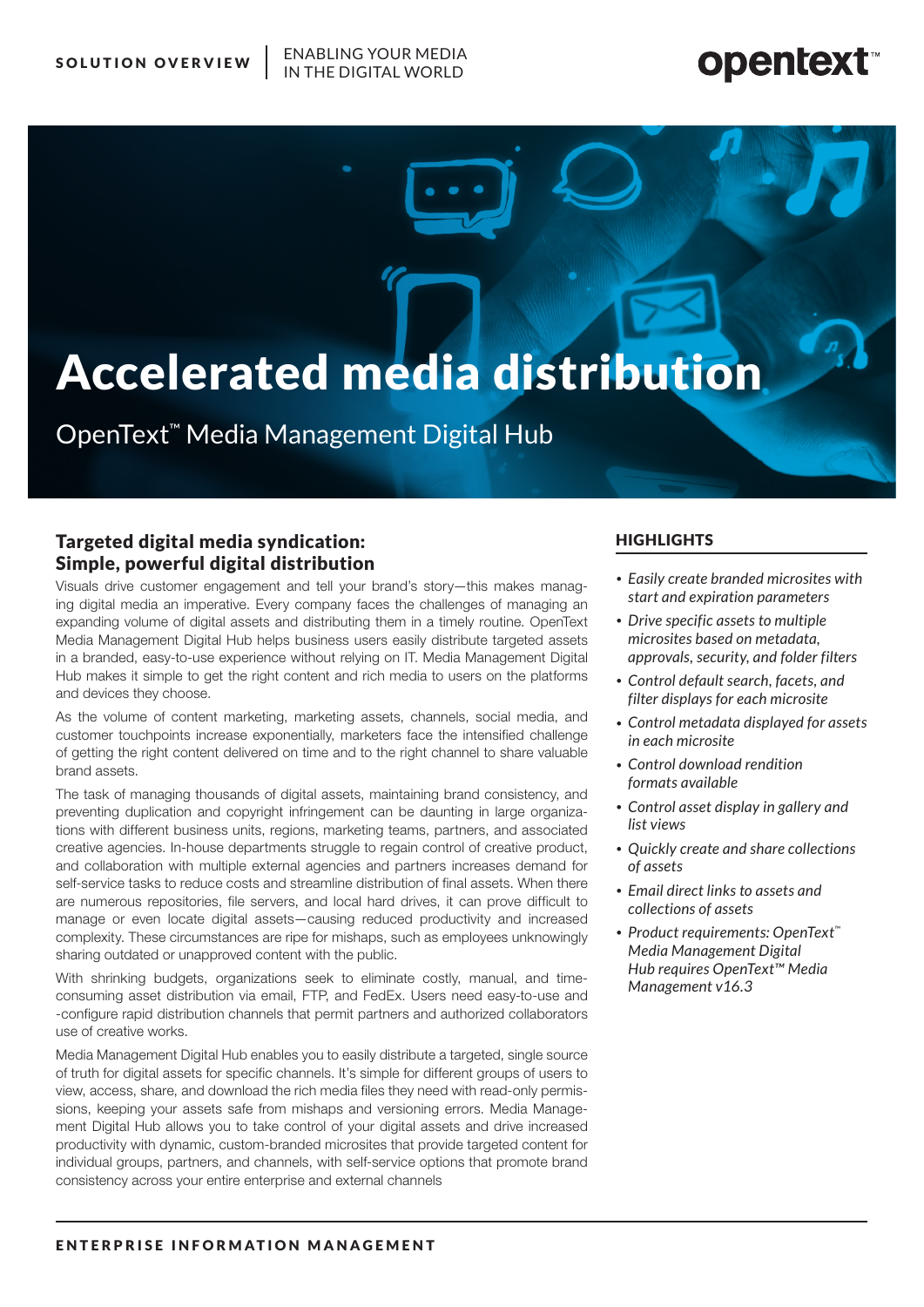# **Automate distribution to self-service targeted microsites**

If your organization is considering or already using OpenText™ Media Management to manage your digital assets, Media Management Digital Hub offers a user-friendly, fully responsive and mobile ready, browser-based view into the Media Management repository through individualized microsites. You can configure these microsites to display specific asset collections automatically targeted to explicit criteria for product groups, partners, franchisees, or whatever uniquely defined conditions you specify based on metadata criteria, folder origins, dates, approval status, etc.

An Ovum survey of retailers concluded that more than 50 percent of employees surveyed (many of whom used home-grown DAM systems) spent more than five hours looking for digital assets on a weekly basis. Having a decentralized, inefficient system forced them to recreate assets because they couldn't find the proper ones<sup>1</sup>. When regular users find it difficult to locate assets, knowledgeable users can be weighed down with requests for help. Such disorganization can multiply hours of lost productivity across the enterprise.

Media Management Digital Hub increases productivity by encouraging self-service with shortened search times and painless downloads. Instant insight into each asset helps users make informed choices about whether to use a particular asset for a campaign or project. A clean design makes it easy to search, preview, and download high-value assets, such as images, videos, and audio files.

#### **Targeted media distribution—automated syndication**

Empower business users with faster targeted media distribution. Media Management Digital Hub allows business users to easily create, configure, and operationalize multiple branded microsites, exposing assets from Media Management based on folder, metadata filtering, and user permissions for automated syndication.

#### **Simple self-service on any device—mobile to desktop**

Enable your channel partners, customers, and affiliates for marketing collaboration and sharing with streamlined digital media supply chains. Consolidate all your digital media and video distribution into easily configured, expiration-controlled, custom-branded microsites for products, projects, partnerships, and increased engagement wherever and whenever on users' device of choice.

### **Integrated features for sharing assets with collaborators**

Users can rapidly compile assets into different collections and share those with other users, or export and download into approved formats.

### **Powerful search augments self-discovery**

Users have multiple means to find just the right asset for their needs via keywords, folder browsing, and faceted search capabilities, which can be individualized to each specific microsite.

#### **Reduce risks with improved governance and security**

Media Management Digital Hub is uniquely designed to securely protect access to original assets in Media Management, and to easily provide only approved and finalized assets with full control over visible metadata and search paradigms for use by partners, agencies, and digital media network with greater transparency.

### **Reduce costs for site deployment**

Media Management Digital Hub eliminates the need for custom website development to distribute your branded assets and digital media to partners, franchisees, affiliates, and large enterprise employee populations.

Media Management is the only enterprise solution that meets the broad set of content production, publishing, and integration needs—from managing libraries of media assets to publishing product catalogs, packaging and print communications, or digital self-service portals. Media Management Digital Hub is distinctively designed for enhanced and easy to use targeted asset distribution of content managed within Media Management via branded microsites, while eliminating reliance on IT for creating, staging, launching, and ongoing care and feeding of these customized delivery portals.

# Improve collaboration and control access to assets

Media Management Digital Hub is ideal for everyday enterprise users or external users, such as partners, dealers, and agencies. Managing content that crosses departments and multiple agencies is complicated, and without the right tools can decrease productivity. An estimated one-third of marketers are working with three or more agencies to support their business<sup>2</sup>. Versions of each asset can quickly multiply and get out of control when items are passed back and forth between different entities.

Behind the easy-to-use interface lies a sophisticated media analysis engine. Users can rapidly sort through thousands of digital assets using pre-defined filters and advanced search capabilities that go beyond a regular keyword search. The search tool recognizes images and even undefined traits that go beyond metadata, such as object identification, ages, faces, dominant color, and gender.

# Maintain a stronger brand identity across channels

Today's digital experiences can appear disconnected throughout a customer's journey. This is often because messaging and visuals don't connect at various touch points—like mobile, in-store, and print advertisements.

However, when you can access a single source of truth for all digital assets, your business can maintain a stronger brand identity across channels—and across the various organizations that communicate with customers.

By ensuring that everyone is working with approved content—and adhering to usage rights—digital audiences will enjoy connected brand experiences that use the most accurate information. Media Management Digital Hub increases consistency by helping enforce the use of current, approved assets for all engagements.

# **Get more info**

opentext.com | Twitter | LinkedIn | Facebook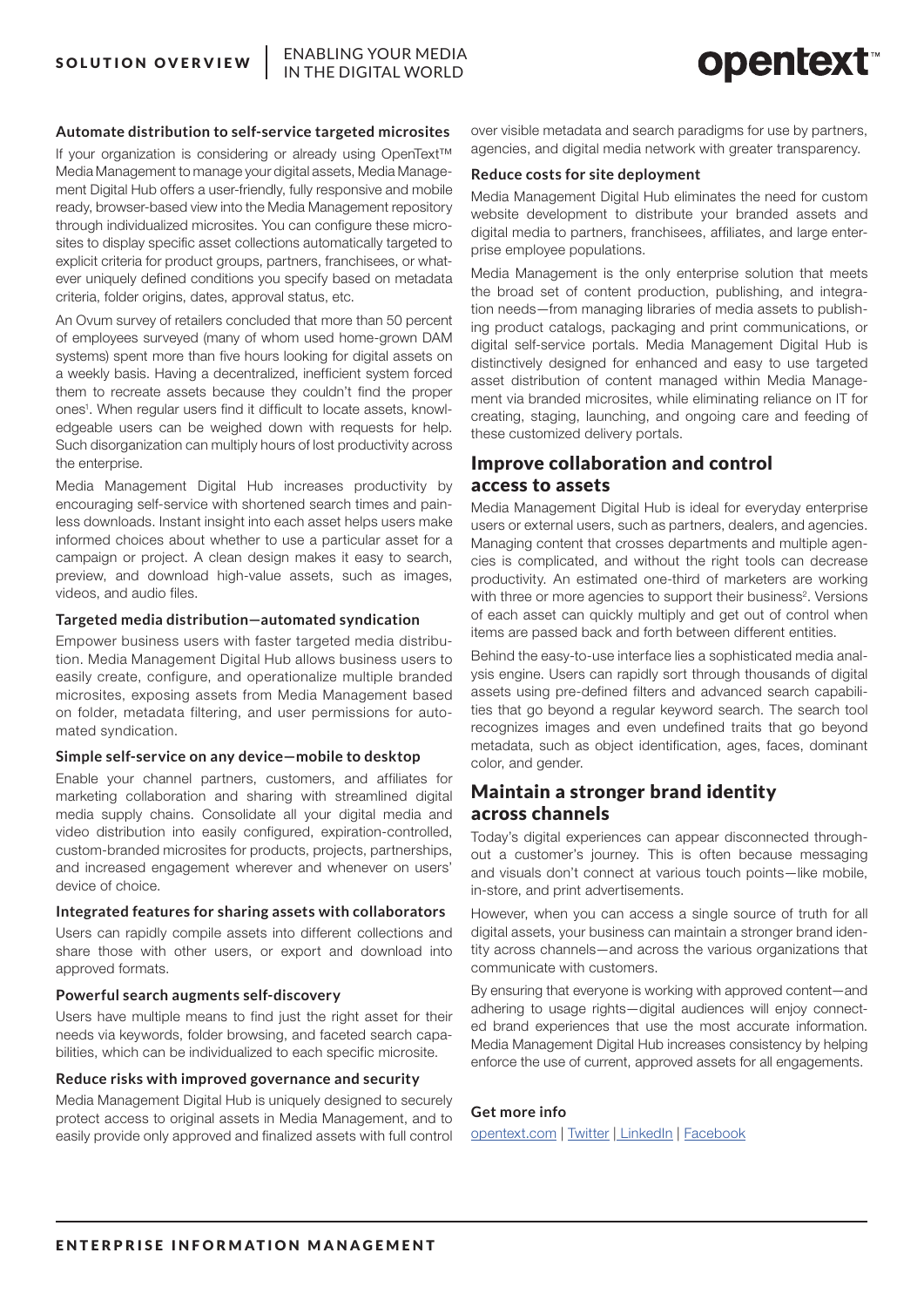# ENABLING YOUR MEDIA **SOLUTION OVERVIEW** | ENABLING YOUR MEDIA

# **opentext**



*Media Management Digital Hub gallery view*

| opentext <sup>-</sup>                                                                          |                                                                    | $\ddot{\mathbf{C}}$                                               |
|------------------------------------------------------------------------------------------------|--------------------------------------------------------------------|-------------------------------------------------------------------|
| O. Dashboard<br>Central<br>( ) Metadata<br>/> ( Views<br>( Security / Microsites               |                                                                    |                                                                   |
| Microsites                                                                                     |                                                                    | Ceneral<br>Links Banners Test users                               |
| $4.8$ ack                                                                                      | <b>County</b>                                                      | Security Metadata Links & Banners Folders & filters Customization |
| <b>El</b> trabled<br><b>FROM:</b>                                                              | TO:<br>$\sim$                                                      |                                                                   |
| SAME <sup>*</sup><br>Spring Promo                                                              |                                                                    |                                                                   |
| FRENDLY UKL<br>http://wn12-devoem163.lab.opentext.com.18080/media/microsite/1/<br>SEO METADATA |                                                                    | springpromo                                                       |
| DESKTOP LOCO-<br>RECOMMENDED RATIO: 7 - RECOMMENDED WIDTH: 350am                               | TABLET LOCO<br>RECOMMENDED RATIO: 3 - RECOMMENDED WIDTH: 150-200px | MOBILE LOCO<br>RECOMMENDED RATIO: 1 - RECOMMENDED NYOTH: 50ya     |
| Change image Select from collection                                                            | Change image Select from collection                                | Change image Select from collection                               |

# *Easily configure microsites*

| Microsites<br>E                                  |  | General | Links<br>Banners                                          | Test users    |
|--------------------------------------------------|--|---------|-----------------------------------------------------------|---------------|
| $4$ Back                                         |  |         | Ceneral Security Metadata Links & Banners Edidon & Miters | Customization |
| Root folder                                      |  |         |                                                           |               |
| O Public Folders<br>$\bullet$ Flowers $\bigcirc$ |  |         |                                                           |               |
| O Sample Assets<br>O Spring Promo                |  |         |                                                           |               |
| O Summer Promo                                   |  |         |                                                           |               |
| O Public Orphans                                 |  |         |                                                           |               |

*Select specific folders as targeted content for microsite*